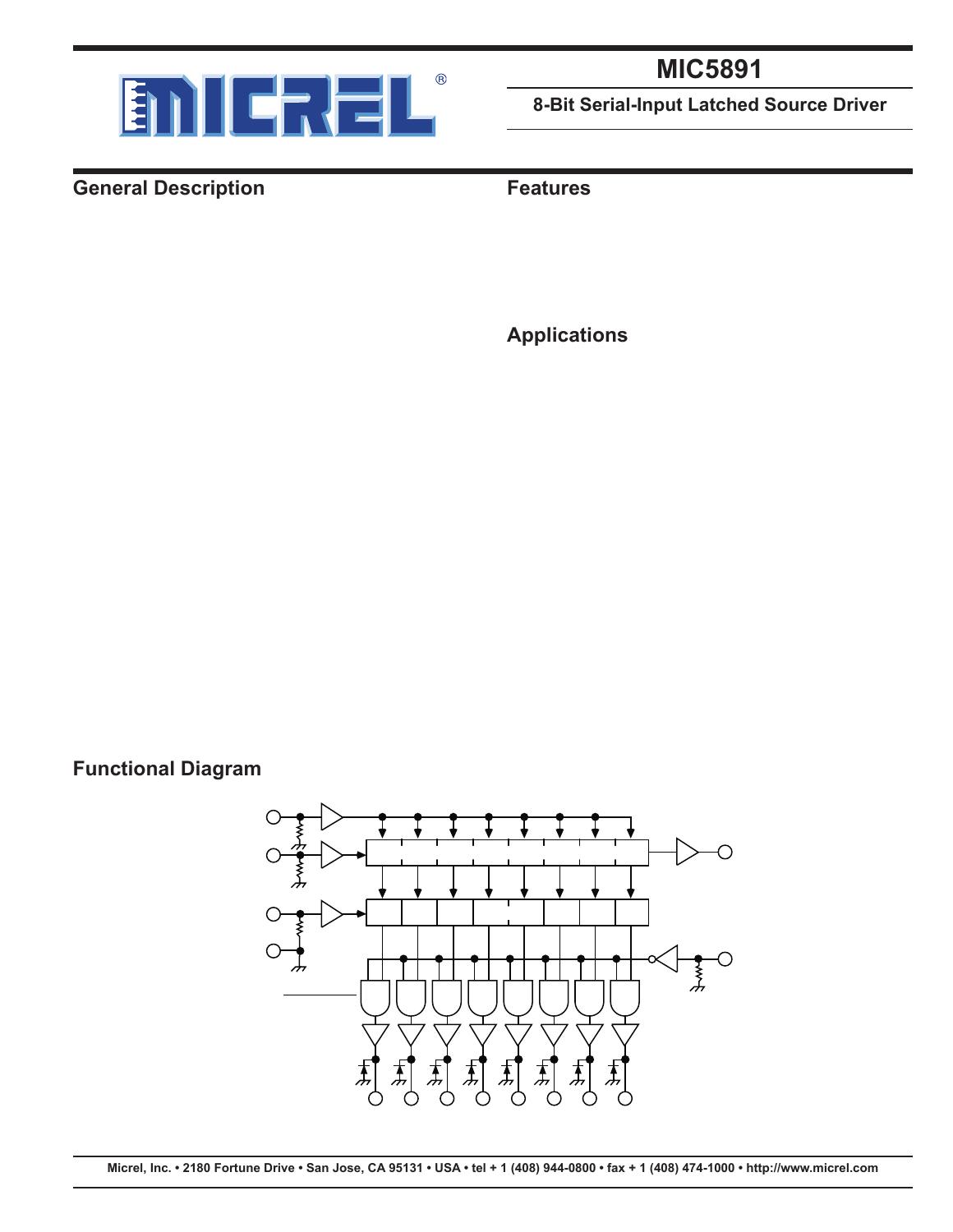## **Ordering Information**

| l Part Number                     |                  |                                    |                    |  |
|-----------------------------------|------------------|------------------------------------|--------------------|--|
| <b>Standard</b><br><b>Pb-Free</b> |                  | <b>Temperature Range</b>           | Package            |  |
| MIC5891BN                         | <b>MIC5891YN</b> | $-40^{\circ}$ C to $+85^{\circ}$ C | 16-Pin Plastic DIP |  |
| MIC5891BWM                        | MIC5891YWM       | $-40^{\circ}$ C to $+85^{\circ}$ C | 16-Pin Wide SOIC   |  |

## **Pin Configuration**

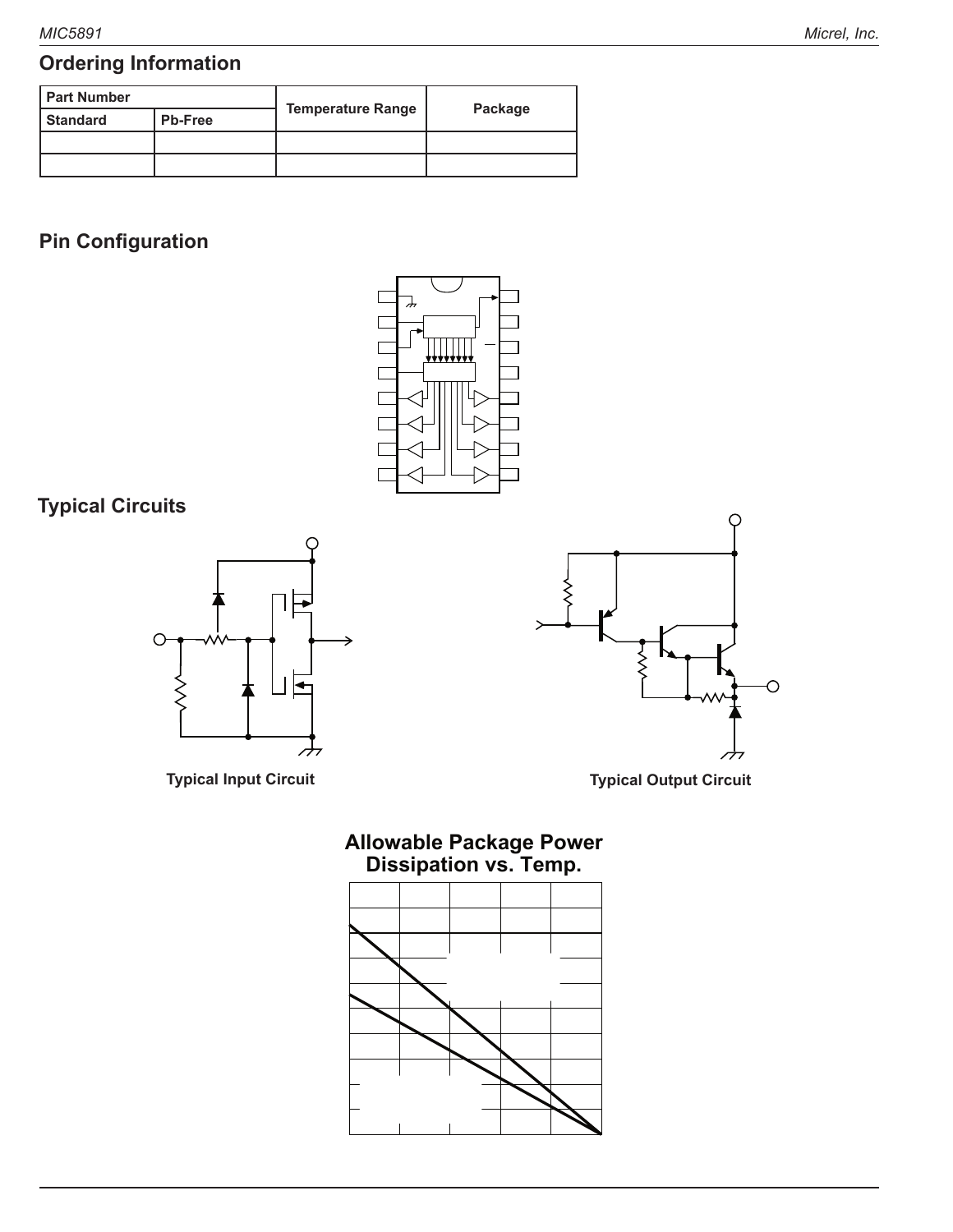| Logic Supply Voltage Range $(V_{\text{DD}})$ 4.5V to 15V                  |  |
|---------------------------------------------------------------------------|--|
| Load Supply Voltage Range $(V_{_{\text{RB}}})$ 5.0V to 50V                |  |
| Input Voltage Range $(V_{N})$ ____________________-0.3V to $V_{DD}$ +0.3V |  |
| Continuous Collector Current (I <sub>c</sub> ) 500mA                      |  |
| Package Power Dissipation see graph                                       |  |
| Operating Temperature Range $(T_{\text{A}})$ -55°C to +125°C              |  |
| Storage Temperature Range $(T_s)$ -65°C to +150°C                         |  |

**Note 1:**  $T_A = 25^{\circ}C$ 

**Note 2:** Derate at the rate of 20mW/ $\degree$ C above T<sub>A</sub> = 25 $\degree$ C.

**Note 3:** Micrel CMOS devices have input-static protection but are susceptible to damage when exposed to extremely high static electrical charges.

### **Allowable Duty Cycles**

| <b>Number of</b><br><b>Outputs ON at</b> | <b>Max. Allowable Duty Cycles</b><br>at $T_{\text{A}}$ of: |                |                |  |  |
|------------------------------------------|------------------------------------------------------------|----------------|----------------|--|--|
| $I_{\text{OUT}} = -200 \text{ mA}$       | $50^{\circ}$ C                                             | $60^{\circ}$ C | $70^{\circ}$ C |  |  |
| 8                                        | 53%                                                        | 47%            | 41%            |  |  |
| 7                                        | 60%                                                        | 54%            | 48%            |  |  |
| 6                                        | 70%                                                        | 64%            | 56%            |  |  |
| 5                                        | 83%                                                        | 75%            | 67%            |  |  |
| 4                                        | 100%                                                       | 94%            | 84%            |  |  |
| 3                                        | 100%                                                       | 100%           | 100%           |  |  |
| $\mathfrak{D}$                           | 100%                                                       | 100%           | 100%           |  |  |
|                                          | 100%                                                       | 100%           | 100%           |  |  |

#### **Electrical Characteristics**

 $V_{BB} = 50V$ ,  $V_{DD} = 5V$  to 12V;  $T_A = +25^{\circ}$ C; unless noted.

|                                  |                                              | Limits   |                                                                 |               |               |              |
|----------------------------------|----------------------------------------------|----------|-----------------------------------------------------------------|---------------|---------------|--------------|
| <b>Characteristic</b>            | Symbol                                       | $V_{BB}$ | <b>Test Conditions</b>                                          | Min.          | Max.          | <b>Units</b> |
| <b>Output Leakage Current</b>    | $I_{CEX}$                                    | 50V      | $T_{\text{A}} = +25^{\circ}$ C                                  |               | $-50$         | $\mu A$      |
|                                  |                                              |          | $T_{A}$ = +85°C                                                 |               | $-100$        | μA           |
| <b>Output Saturation Voltage</b> | $\rm V_{\rm CE(SAT)}$                        | 50V      | $I_{\text{OUT}} = -100 \text{mA}, T_{\text{A}} = +85 \text{°C}$ |               | 1.8           | $\vee$       |
|                                  |                                              |          | $I_{\text{OUT}} = -225 \text{mA}, T_{A} = +85 \degree C$        |               | 1.9           | $\vee$       |
|                                  |                                              |          | $I_{\text{OUT}} = -350 \text{mA}, T_{\text{A}} = +85 \text{°C}$ |               | 2.0           | $\vee$       |
| <b>Output Sustaining Voltage</b> | $V_{CE(SUS)}$                                | 50V      | $I_{OUT} = -350mA, L = 2mH$                                     | 35            |               | $\vee$       |
| Input Voltage                    | $V_{IN(1)}$                                  | 50V      | $V_{DD} = 5.0 V$                                                | 3.5           | $V_{DD}$ +0.3 | V            |
|                                  |                                              |          | $V_{DD} = 12V$                                                  | 10.5          | $V_{DD}$ +0.3 | $\vee$       |
|                                  | $V_{\frac{\vert N(0)}{\vert N(0)} }$         | 50V      | $V_{\text{nn}}$ = 5V to 12V                                     | $V_{ss}$ -0.3 | 0.8           | V            |
| <b>Input Current</b>             | $I_{IN(1)}$                                  | 50V      | $V_{DD} = V_{IN} = 5.0V$                                        |               | 50            | μA           |
|                                  |                                              |          | $V_{DD} = 12V$                                                  |               | 240           | μA           |
| Input Impedance                  | $Z_{\text{IN}}$                              | 50V      | $V_{DD} = 5.0 V$                                                | 100           |               | k            |
|                                  |                                              |          | $V_{DD} = 12V$                                                  | 50            |               | k            |
| Maximum Clock Frequency          | $f_{c}$                                      | 50V      |                                                                 | 3.3           |               | <b>MHz</b>   |
| Serial Data Output Resistance    | $R_{\text{OUT}}$                             | 50V      | $V_{DD} = 5.0V$                                                 |               | 20            | $\sf k$      |
|                                  |                                              |          | $V_{\text{DD}} = 12V$                                           |               | 6.0           | k            |
| Turn-On Delay                    | $\mathfrak{t}_{\scriptscriptstyle{\sf PLH}}$ | 50V      | Output Enable to Output, $I_{OUT} = -350 \text{mA}$             |               | 2.0           | μs           |
| <b>Turnoff Delay</b>             | $\mathfrak{t}_{\rm PHL}$                     | 50V      | Output Enable to Output, $I_{\text{OUT}} = -350 \text{mA}$      |               | 10            | μs           |
| <b>Supply Current</b>            | $I_{BB}$                                     | 50V      | all outputs on, all outputs open                                |               | 10            | mA           |
|                                  |                                              |          | all outputs off                                                 |               | 200           | μA           |
|                                  | $I_{DD}$                                     | 50V      | $V_{DD}$ = 5V, all outputs off, inputs = 0V                     |               | 100           | μA           |
|                                  |                                              |          | $V_{\text{DD}}$ = 12V, all outputs off, inputs = 0V             |               | 200           | μA           |
|                                  |                                              |          | $V_{DD}$ = 5V, one output on, all inputs = 0V                   |               | 1.0           | mA           |
|                                  |                                              |          | $V_{\text{nn}}$ = 12V, one output on, all inputs = 0V           |               | 3.0           | mA           |
| Diode Leakage Current            | $I_{H}$                                      | Max      | $T_{A}$ = +25°C                                                 |               | 50            | μA           |
|                                  |                                              |          | $T_a$ = +85°C                                                   |               | 100           | μA           |
| Diode Forward Voltage            | $\mathsf{V}_\mathsf{F}$                      | Open     | $I_{E} = 350mA$                                                 |               | 2.0           | $\vee$       |

**Note 4:** Positive (negative) current is defined as going into (coming out of) the specified device pin.

**Note 5:** Operation of these devices with standard TTL may require the use of appropriate pull-up resistors.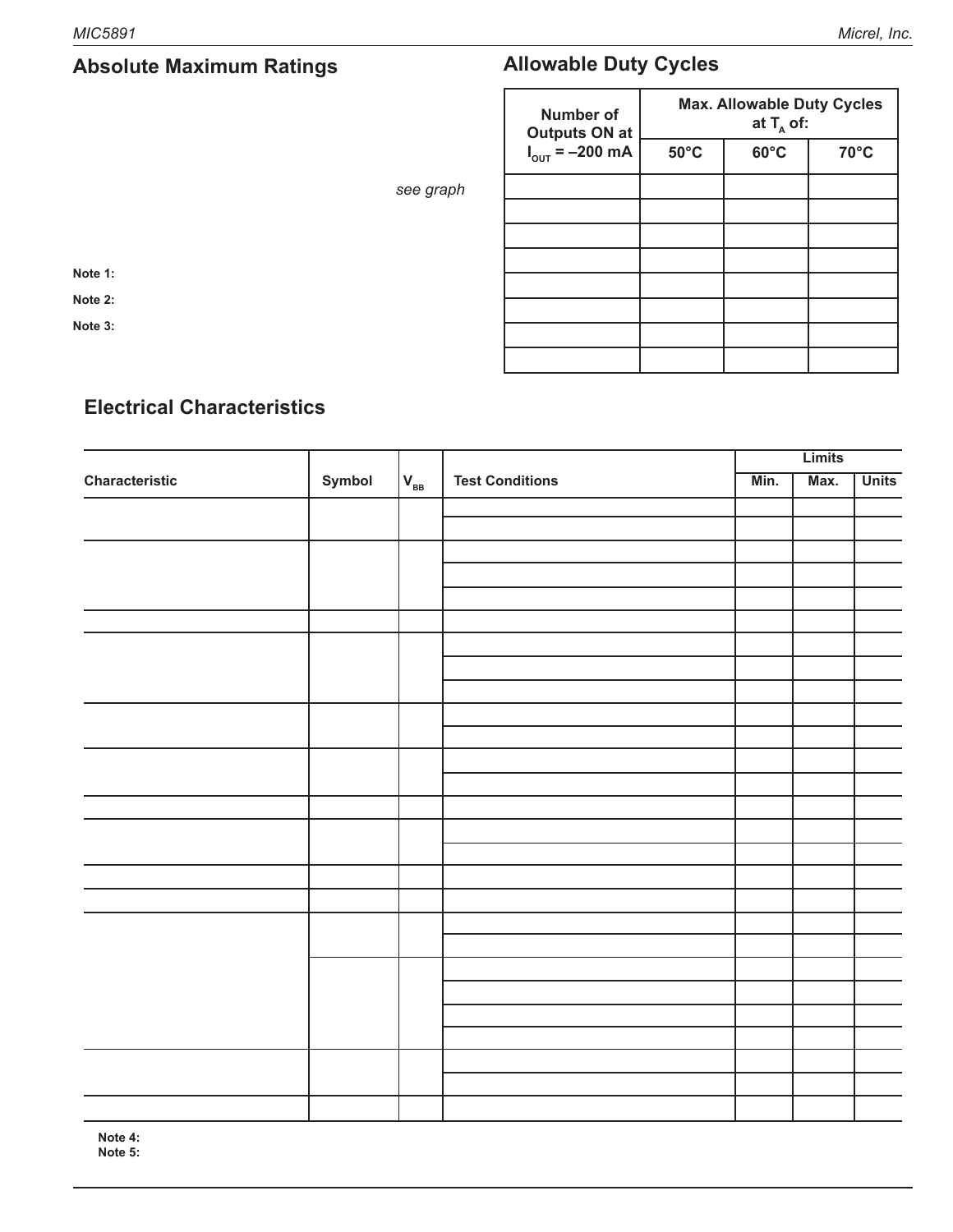# **Timing Conditions**

| $(V_{\text{nn}} = 5.0V$ , Logic Levels are $V_{\text{nn}}$ and Ground) |  |
|------------------------------------------------------------------------|--|
|                                                                        |  |
|                                                                        |  |
|                                                                        |  |
|                                                                        |  |
|                                                                        |  |
|                                                                        |  |
|                                                                        |  |
|                                                                        |  |
|                                                                        |  |



**Timing Conditions**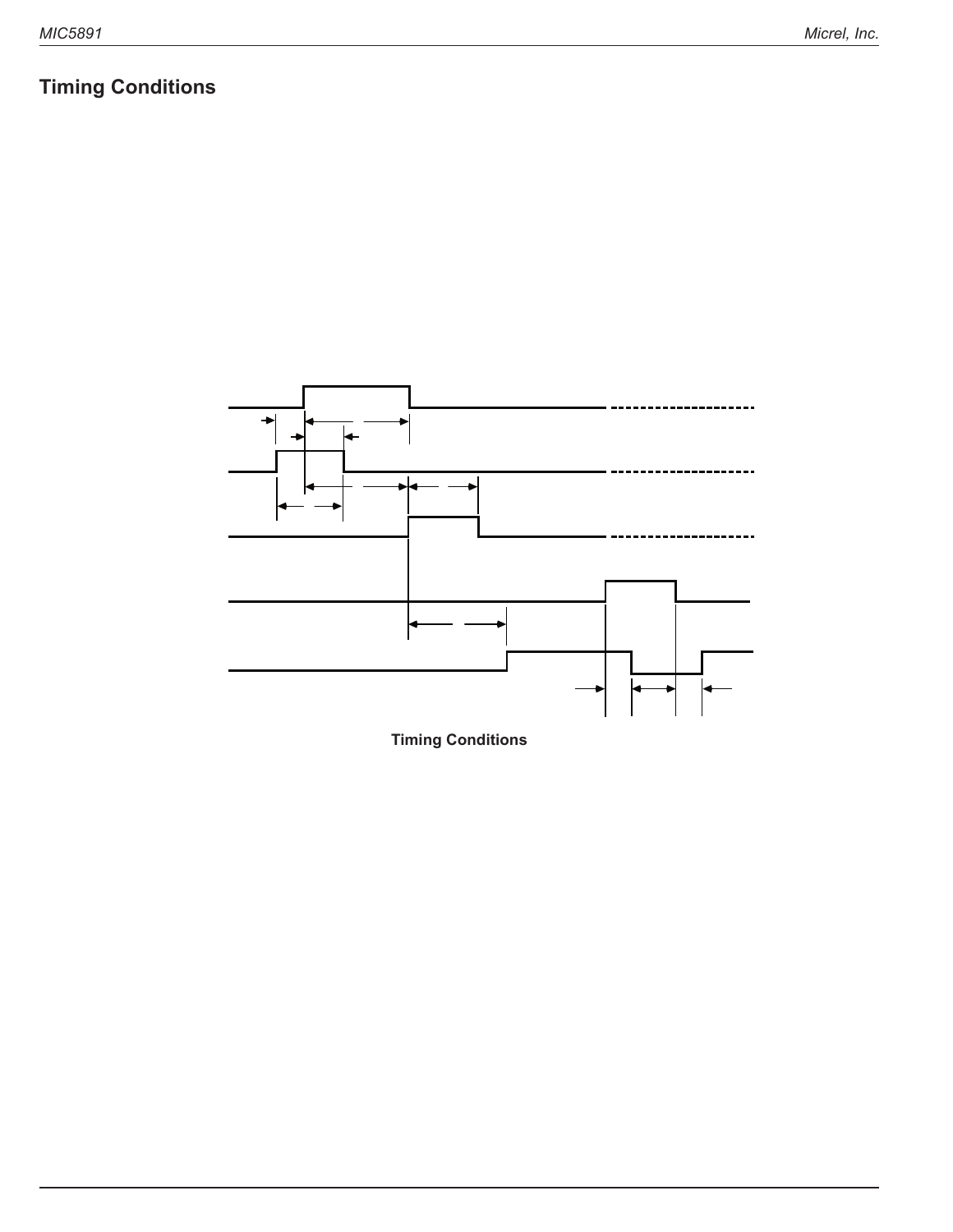# **Truth Table**

| <b>Serial</b>        |                       | <b>Shift Register Contents</b>                                                   | <b>Serial</b>                | <b>Latch Contents</b>  |                                                                       | <b>Output Content</b>   |                                         |
|----------------------|-----------------------|----------------------------------------------------------------------------------|------------------------------|------------------------|-----------------------------------------------------------------------|-------------------------|-----------------------------------------|
| <b>Data</b><br>Input | <b>Clock</b><br>Input | $\mathbf{I}_{N}$<br><b>A 100</b><br>$N-1$                                        | <b>Data</b><br><b>Output</b> | <b>Strobe</b><br>Input | $\cdots$ $I_{N-1}$                                                    | Output<br><b>Enable</b> | $I_3 \cdots I_{N-1}$                    |
| H                    |                       | R.<br>H<br>$R_{\circ}$<br>$R_{N-2} R_{N-1}$                                      | $R_{N-1}$                    |                        |                                                                       |                         |                                         |
|                      |                       | R.<br>$R_{\rm o}$<br>$R_{N-2} R_{N-1}$                                           | $R_{N-1}$                    |                        |                                                                       |                         |                                         |
| $\times$             |                       | $R_{\rm M}$<br>R.<br>$R_{\circ}$<br>$R_{\circ}$<br>$R_{N-1}$<br>$\sim 100$       | $R_{N}$                      |                        |                                                                       |                         |                                         |
|                      |                       | X.<br>X                                                                          | X                            |                        | $\ldots R_{N-1} R_N$<br>R.<br>$R_{\rm a}$<br>$R_{2}$                  |                         |                                         |
|                      |                       | $P_{\lambda}$<br>$P_{2}$<br>$\ldots$ P <sub>N-1</sub><br>$P_{N}$<br>$P_{\alpha}$ | $P_{N}$                      | Н                      | $P_{N}$<br>$P_{2}$<br>Ρ.<br>$P_{\alpha}$<br>$\ldots$ P <sub>N-1</sub> |                         | $P_1$ , $P_2$ , $P_3$ $P_{N-1}$ , $P_N$ |
|                      |                       |                                                                                  |                              |                        |                                                                       | н                       |                                         |

L = Low Logic Level

 $H = High Logic Level$ 

 $X = I$ rrelevant

P = Present State

R = Previous State

**Applications Information**

Serial data present at the input is transferred into the shift register on the rising edge of the CLOCK input pulse. Additional CLOCK pulses shift data information towards the SERIAL DATA OUTPUT. The serial data must appear at the input prior to the rising edge of the CLOCK input waveform.

The 8 bits present in the shift register are transferred to the respective latches when the STROBE is high (serial-to-parallel conversion). The latches will continue to accept new data as

long as the STROBE is held high. Most applications where the latching feature is not used (STROBE tied high) require the OUTPUT ENABLE input to be high during serial data entry.

Outputs are active (controlled by the latch state) when the OUTPUT ENABLE is low. All Outputs are low (disabled) when the OUTPUT ENABLE is high. OUTPUT ENABLE does not affect the data in the shift register or latch.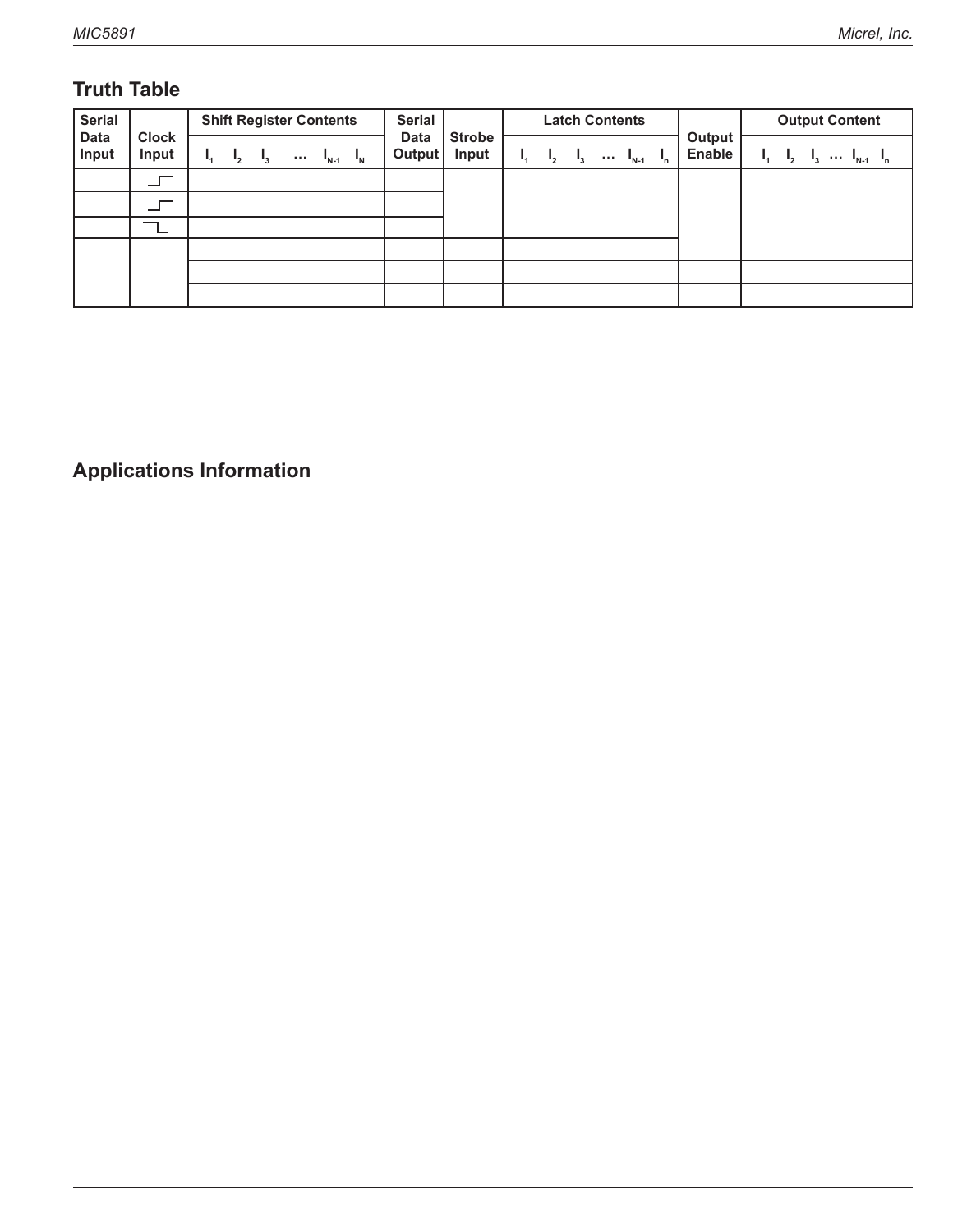### **Package Information**













**BOTTOM VIEW** 



DETAIL "A"

 $NUTE:$ <u>.......</u><br>1. DIMENSIONS ARE IN INCHESIMM].<br>2. CONTROLLING DIMENSION: INCHES. 2. CONTROLLING DIFFICULTION INCLUDE MOLD FLASH OR<br>PROTRUSION DES NOT INCLUDE MOLD FLASH OR<br>EXCEED 0.006[0.15] PER SIDE.

**16-Pin Wide SOIC (WM)**